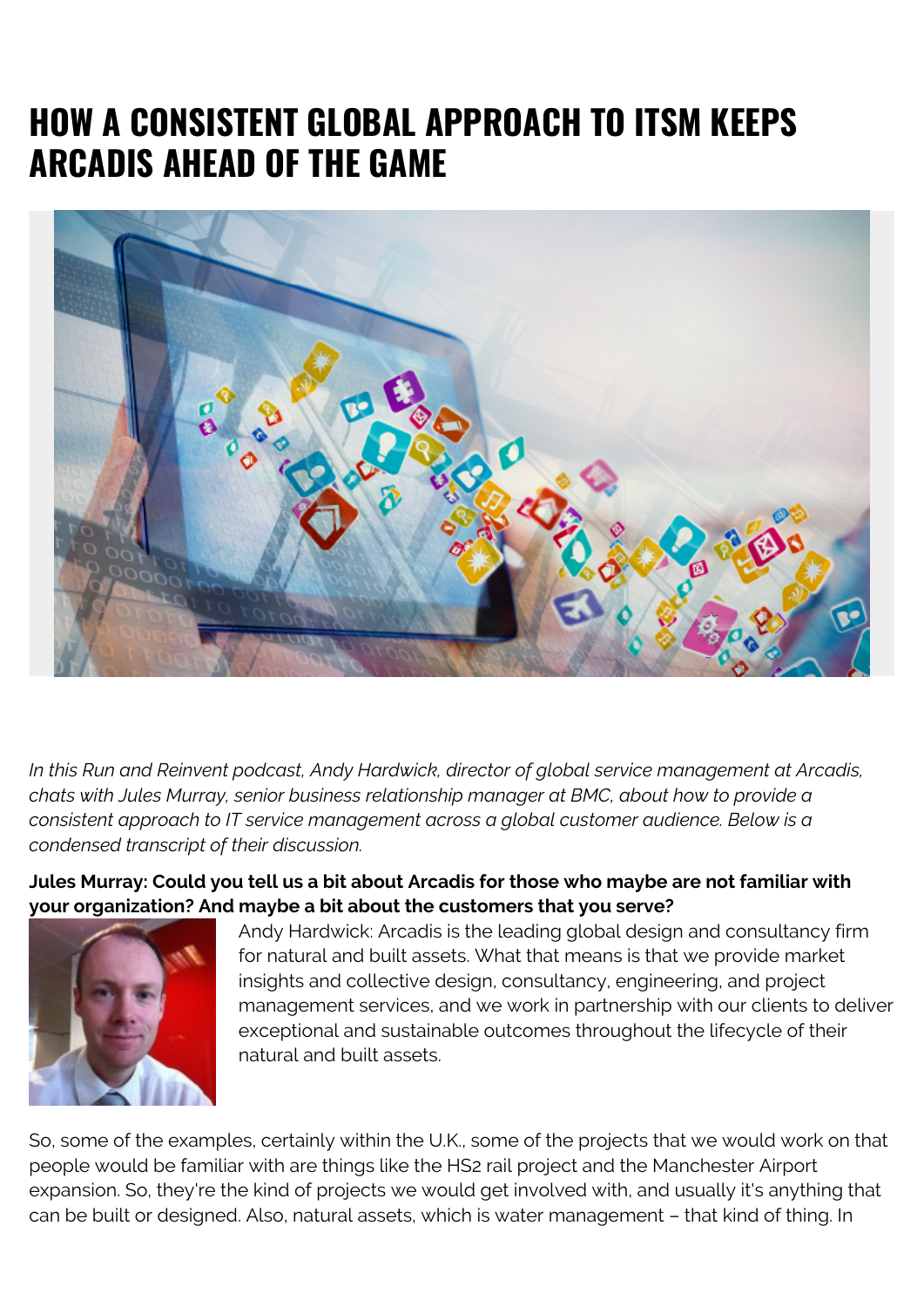total, there are 27,000 people within Arcadis, and we're actually in over 70 countries, and we have revenues of EUR 3.3 billion.

# **Jules: Before using [BMC Remedyforce,](https://blogs.bmc.com/it-solutions/remedyforce.html) what set of support tools where you using for IT service management across your business?**

**Andy:** A variety of different tools. Arcadis have grown through acquisition, and each new acquisition brought its own IT department with its own view of IT support and their own ITSM tools usually. So, we had 42 different countries, 42 different IT teams, and pretty much 42 different ways of providing IT support. So, some teams had ITSM tools as we would see them, such as TOPdesk and SCSM.

But all the teams didn't have any specific ITSM tools at all, so they were using things like SharePoint or maybe even Outlook mailboxes. So, that obviously resulted the inability for us to have a consistent view of what was happening. We had little visibility and certainly no standard processes. And then, obviously, one decision that was made – this happened by Arcadis in the U.S. – was to move towards Remedyforce.

# **Jules: Had they been using Remedyforce for some time previous to that, then?**

**Andy:** They started using it in 2013. So, the decision was made in 2013 to move towards Remedyforce. Previously, they had used SCSM, which is part of the Microsoft suite. So, they were using that and weren't entirely happy. And obviously, they made the decision to move towards Remedyforce.

#### **Jules: Did they feel Remedyforce was going to give to the more global business side of things that they found of benefit to themselves in the U.S.?**

**Andy:** So, in actual fact, I don't think there was ever any vision that it would be used globally. It's really grown quite organically. So, Arcadis bought it in the U.S., and they were happy to use it. And then as other regions sort of were looking for other tools as well, the U.S. region provided guidance and said, "Well, actually, we think Remedyforce is probably a good fit. It seems to deliver what we want to do."

So, to that point, it was really became the de facto standard that we would move towards Remedyforce as a global sort of platform. And that's when I became involved. So, the U.K. were targeted to roll out Remedyforce within 2014. At that point, I joined the Remedyforce team and started putting together the process for rolling that out globally.

# **Jules: Did you start small with certain objects being implemented or was it more of a kind of a Big-Bang-type approach that you adopted?**

**Andy:** I think somewhere in the middle, to be fair. Because the U.S. already had experience of using it for about a year at that point, we started with probably a few different modules.

So, certainly, incident was the big one, which probably is for most people. So, we had incident management set up. But we also had knowledge base articles right from the start. We used the CMDB to a small extent right from the start. And then, we grew the functionality from there.

Change management was one that we used fairly quickly and the self-service portal. And we've carried on now. So, pretty much every one of the main features within Remedyforce, we are currently using.

**Jules: As you've rolled this out globally, obviously, you need to be administering this system in a consistent manner. How do you go about doing that when you're so widely spread?**